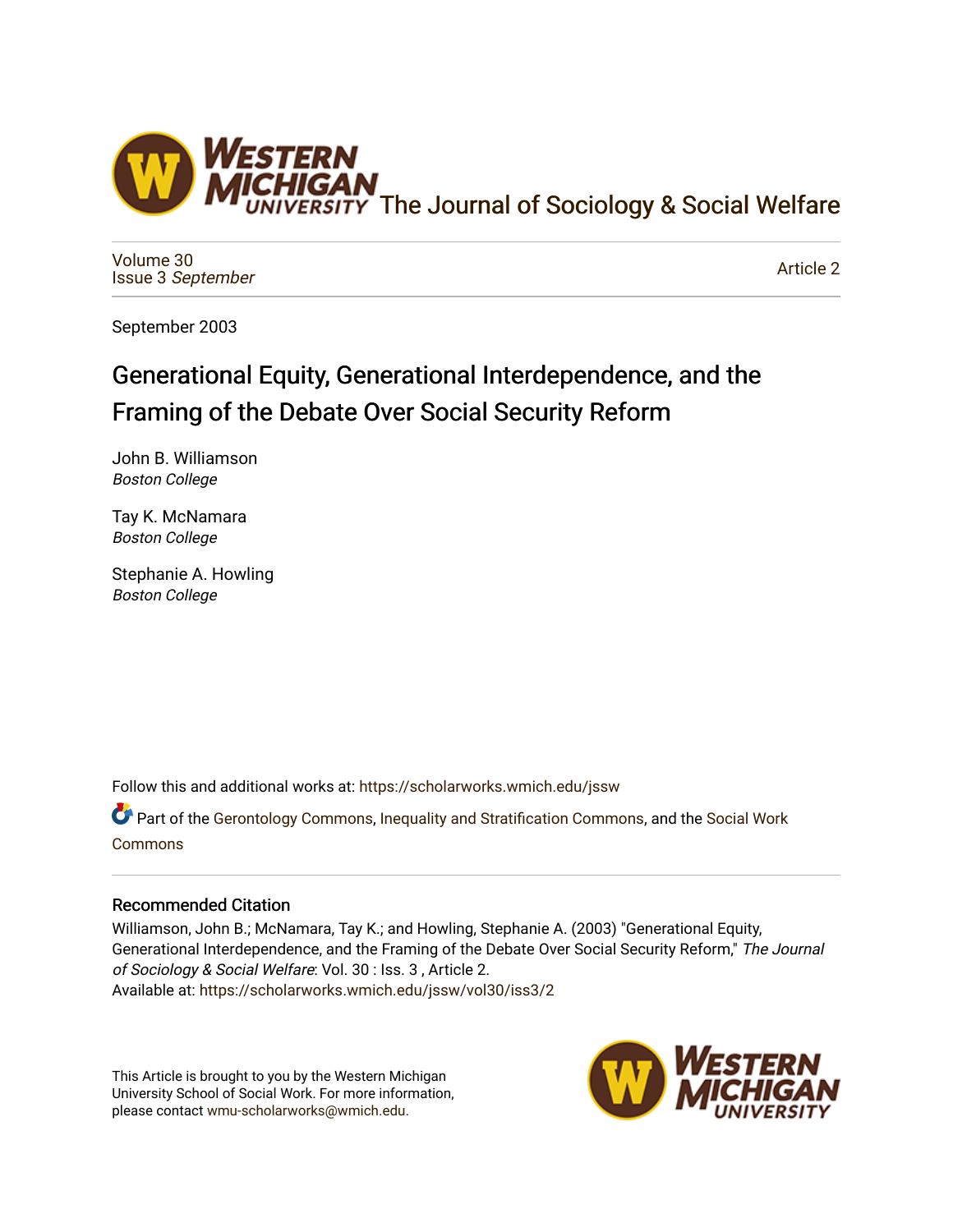# Generational Equity, Generational Interdependence, and the Framing of the Debate Over Social Security Reform

**JOHN** B. WILLIAMSON **TAY** K. MCNAMARA STEPHANIE A. HOWLING

Boston College Department of Sociology

*This article analyzes the differences between the generational equity and generational interdependence conceptual packages used to frame arguments in the debate over policies such as Social Security reform. It begins with a history of the generational equity debate. This is followed by an analysis of the assumptions, values, and beliefs that inform each of these two ideological frames. It presents an analysis of why the generational equity frame has dominated the debate and highlights some of the limitations of this perspective.*

Current projections suggest that if no policy changes were made in the years ahead, the Social Security trust fund would be depleted by about 2042. This does not mean there would be no money to pay Social Security pensions as billions of dollars would continue to be collected each year, but it would mean that benefits would have to be reduced by about 27 percent or the payroll tax would have to be sharply increased at that point by about 50 percent (Board of Trustees, 2003). Few analysts believe that this scenario will be played out; most expect that changes will be made long before the late 2030s. However, such projections do serve to point out that at least some changes will be needed and they will be the type most politicians like to avoid. Most would involve directly or (more likely) indirectly cutting benefits or increasing taxes.

Journal of Sociology and Social Welfare, September, **2003,** Volume **XXX,** Number 3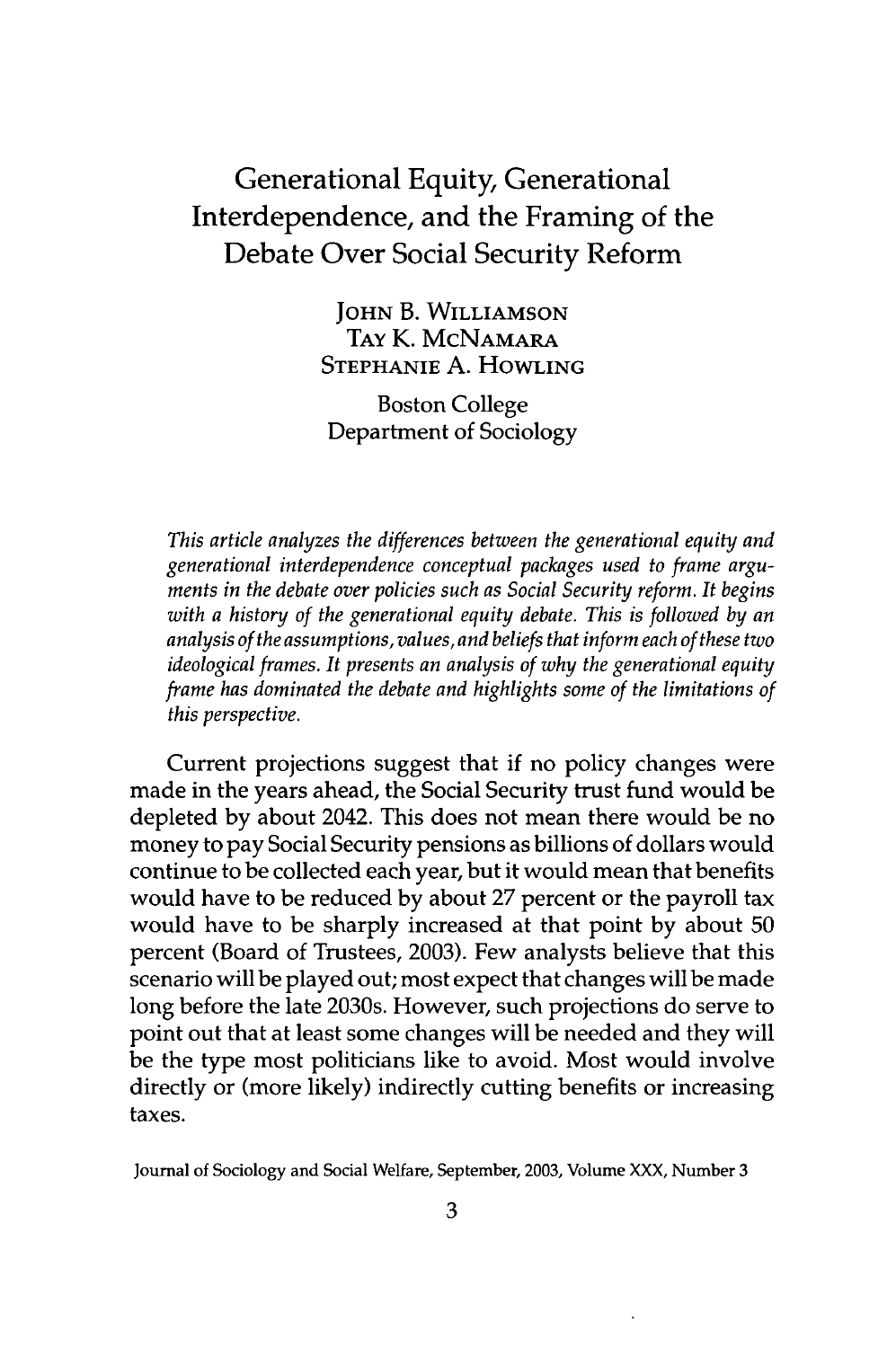In this article we will be analyzing the ideological contest between two major frameworks for thinking about the share of societal resources that ought to go to the elderly, particularly today's retirees. The generational equity (GE) perspective is one framework for thinking about the share of resources that ought to go to the elderly. At the heart of this interpretative package is the idea that each generation should provide for itself. Proponents of this perspective offer a way to view old-age policy that often leads to proposals to cut back on entitlement programs for the elderly and to place more emphasis on privatized alternatives. Critics of this perspective offer an alternative interpretative package, which we (along with some other analysts) refer to as the generational interdependence (GI) frame. Their major argument is that the GE frame focuses on age and cohort based equity at the expense of other forms of equity, such as class equity, race equity, and gender equity. They also argue that this frame is deceptively simple, ignoring the two-way flow of emotional, social, and financial resources between generations (Williamson & Watts-Roy, 1999).

## The Generational Equity Perspective

Beginning in the mid-1980s, advocates of the GE perspective argued that there was a conflict of interest between the elderly and the working-age population. These advocates included several well-known conservative journalists, such as William F. Buckley Jr., as well as other commentators linked to conservative think tanks such as the Cato Institute and conservative foundations such as the Olin Foundation. The advocacy network also included organizations that explicitly focused on promoting generational equity. For instance, Senator David Durenberger founded AGE (Americans for Generational Equity), an organization that was funded largely by conservative foundations and businesses (Binstock, 1999; Quadagno, 1989). Both AGE and other advocates of the GE perspective repeatedly cited the work of well respected demographer Samuel Preston (1984) who presented evidence that the economic status of the elderly had been improving while that of children had been deteriorating. He interpreted his data in such a way as to suggest that the improved conditions of the elderly had been achieved, at least partially, at the expense of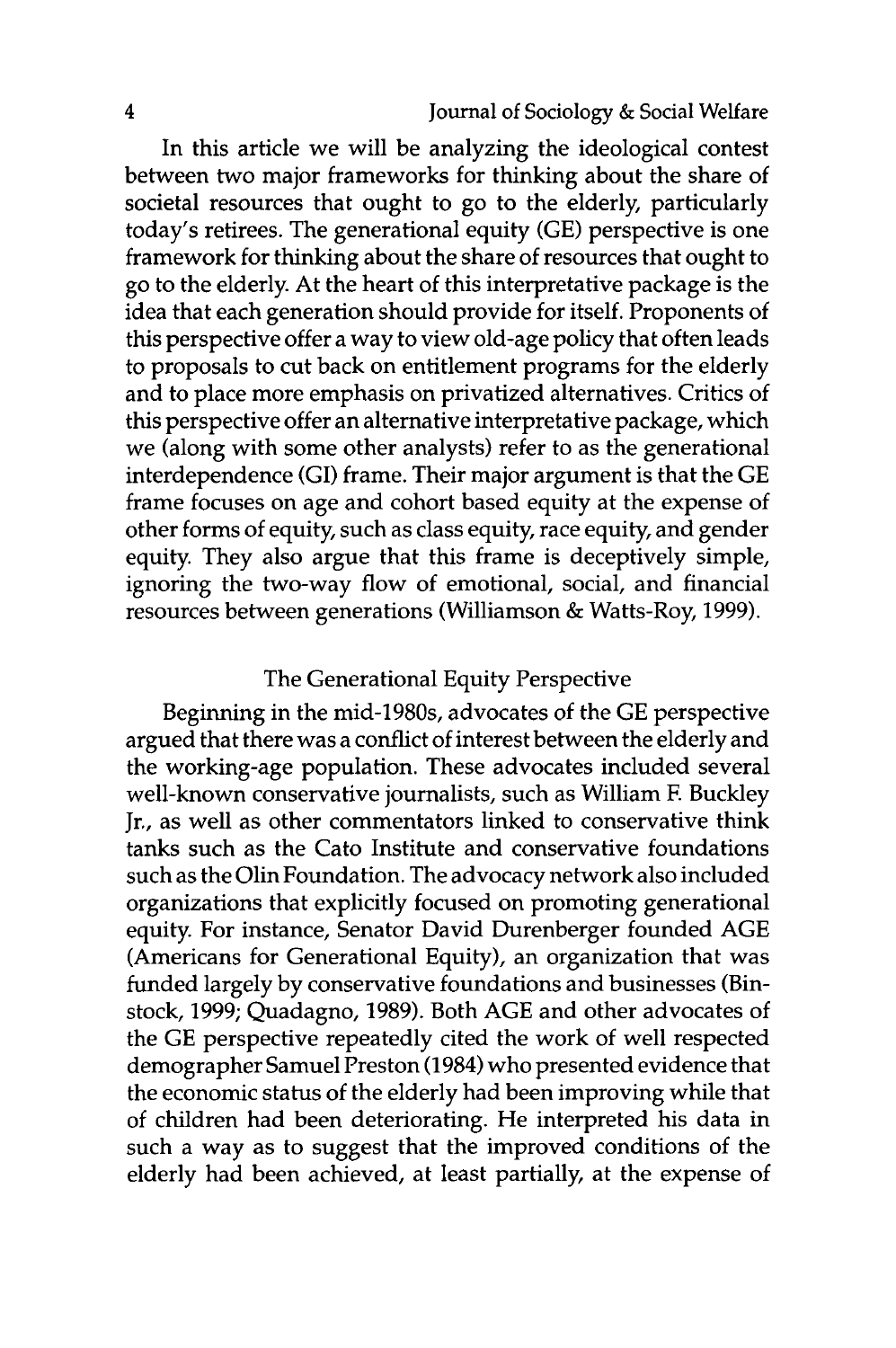children. Advocates for the GE perspective argued that due to overly generous spending on programs for the elderly, young adults and children were being shortchanged.

The GE frame combines claims of fairness and claims of affordability (Marmor et al., 1999). Specifically, the advocates of this frame make at least five related claims. First, they argue that today's elderly are financially secure. This claim is partly based on statistics showing that in the aggregate the well-being of the elderly has improved over the past three decades or so. For instance, in 1970 about one in four Americans sixty-five and older were below the poverty line. By 1998, the poverty rate for those age 65 and older had declined to 11 percent. Conversely, the poverty rate of children under the age of 18 increased to nearly twice this rate (U. S. Bureau of the Census, 1999).

The claim that the elderly are for the most part economically secure is based partly on fact, but it downplays the diverse economic conditions among the elderly While elderly poverty rates have declined, the incomes of many continue to hover close to the official poverty line. For example, in the late 1990s, while only 11 percent of the elderly were below the poverty line, more than 25 percent of the elderly were "near poor" if this term is defined as having incomes less than 150 percent of the poverty line. In addition, poverty rates for some subgroups, such as the minority elderly and those over the age of 85, were far higher than the data for the average aged person. In 1998 approximately 27 percent of elderly blacks, 21 percent elderly Hispanics, and 49 percent of black women living alone had incomes below the poverty line (Crown, 2001).

The second major claim of advocates of the GE frame is that the affluent elderly are getting more than their fair share of societal resources at the expense of young adults and children (Farlie, 1988). According to this frame, high federal spending on the elderly has contributed to the poverty rate of children. Reducing spending on Social Security and Medicare, they argue, would free up funds for children and young adults (Silverstein, et al., 2000).

However, there is very little evidence that current policies toward the elderly are directly or indirectly harmful to the welfare of children and young adults. Critics of the GE frame point out that the increased poverty rate among children has resulted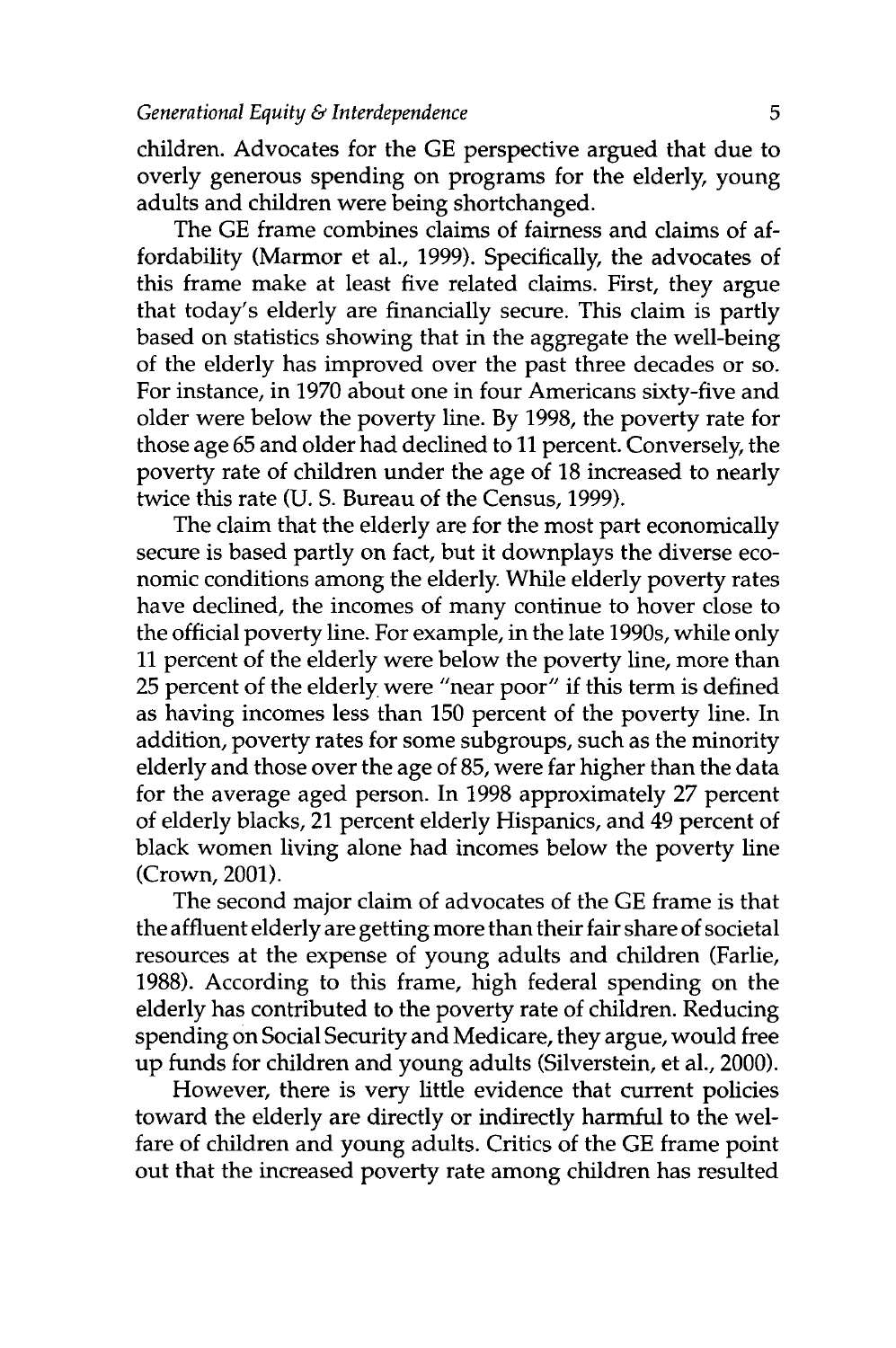from other factors, such as increases in single-parent households (Moody, 1998).

The advocates of the GE frame make a third claim, arguing that policies unfair to working age adults have thrived in part due to the political influence of old-age interest groups such as AARP (Farlie, 1988; Longman, 1989). The claim that the elderly use their political power to promote unfair policies is loosely rooted in fact as the elderly do form a larger percentage of the electorate today than do families with children (Binstock, 2000). However, the advocates of this framework ignore two related facts about the voting behavior of the elderly.

First, the elderly have different interests and seldom vote as a single block (Binstock, 2000). The split between the poor and the affluent elderly in connection with the repeal of the Medicare Catastrophic Coverage Act of 1988 is one such example (Binstock, 1995). Second, the interests of the elderly do not always diverge from those of working age adults and children. There is some, but relatively little, evidence suggesting that the elderly tend to use their voting power to take resources away from children and young adults (Rosenbaum & Button, 1989). During the mid-1980's, both younger and older Americans opposed cutting spending on education, student loans, and health programs for women and children (Minkler, 1991).

A fourth major claim of the GE frame is that current oldage policies are unsustainable due to the changing demographic structure. As the population ages, they argue, these policies will become unaffordable (Concord Coalition, 1993). This claim is often supported with data about dependency ratios. The dependency ratio is a measure of the economic burden of the nonworking population of the population. In the next century, the ratio of the elderly to the working age population will increase in all industrialized nations. While the claim that policies such as Social Security and Medicare are unsustainable is partly based on demographic trends, old-age dependency ratios are only part of the story. For instance, while it is true that the dependency ratio of the elderly has increased, that of children has decreased (Marmor et al., 1999). In addition, because this ratio compares the total number of people age 65 and over to the working age population it does not take into account the many elderly who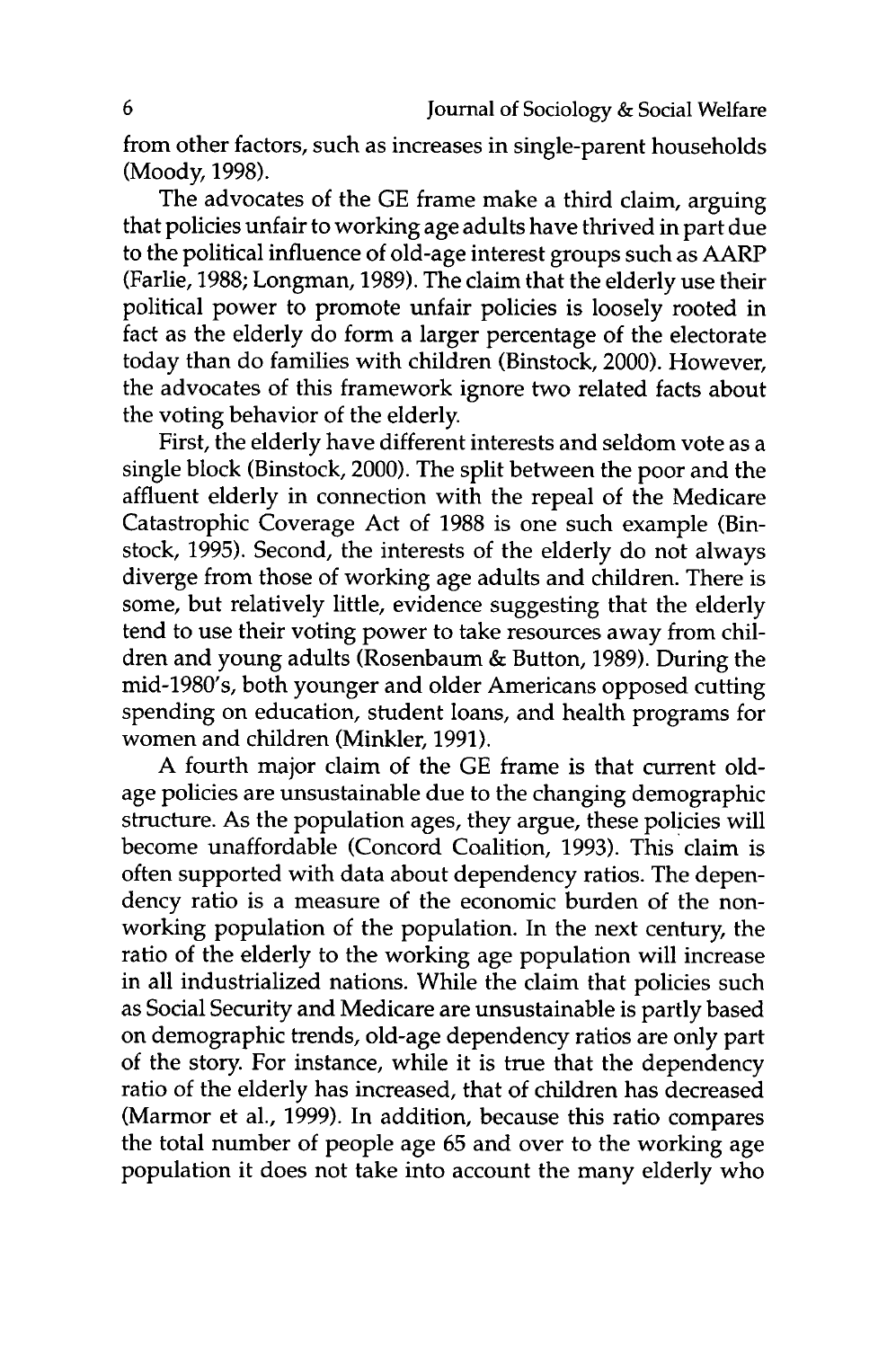remain in the labor force (Binstock, 1999). Thus, while population aging is a demographic reality, an increasing old-age dependency ratio does not necessary point to the unsustainability of old-age policies.

Finally, advocates of the GE frame argue that because old-age policies are unsustainable, it is unfair to expect each generation to support the one that precedes it (Borden, 1995; Gokhale & Sturrock, 1999). They argue that the pay-as-you-go system, by which current workers support current retirees, presumes that each generation can and should be supported by the generation that follows. However, if today's working-age adults cannot count on the same level of Social Security, Medicare, and Medicaid benefits when they retire as their parents' generation receives today, the pay-as-you-go system is unfair. Whereas the cohort of current retirees will receive more benefits than they contributed, today's working-age adults can expect to receive less than they contributed. Rather than assuming that each generation should support the generation that precedes it, advocates of this frame believe, that each generation should be responsible for itself (Kotlikof, 1992; Longman, 1989).

There are at least two problems with the claim that old age policies are unsustainable and hence unfair. First, as noted earlier, according to the 2003 Trustees Report the Social Security trust fund will be exhausted in 2042. However, there is some evidence that relatively modest changes might postpone the long-term financing problem for at least several decades. In addition, even if no changes were made to the current Social Security system, after 2042 revenues would still cover about 73 percent of promised benefits. Second, critics of this perspective note that economic fluctuations and unique historical events such as the Great Depression render it impossible for some cohorts to provide for their own retirement. Thus, although the claim that old-age policies are unsustainable and unfair is based on projected budgetary shortfalls, it does not account for the possibility that relatively modest policy changes could prevent the financing problem (Baker & Weisbrot, 1999).

In general, advocates of the GE perspective make claims based partly on fact, but overlook other important factors. However, the frame has appeal to many Americans because it resonates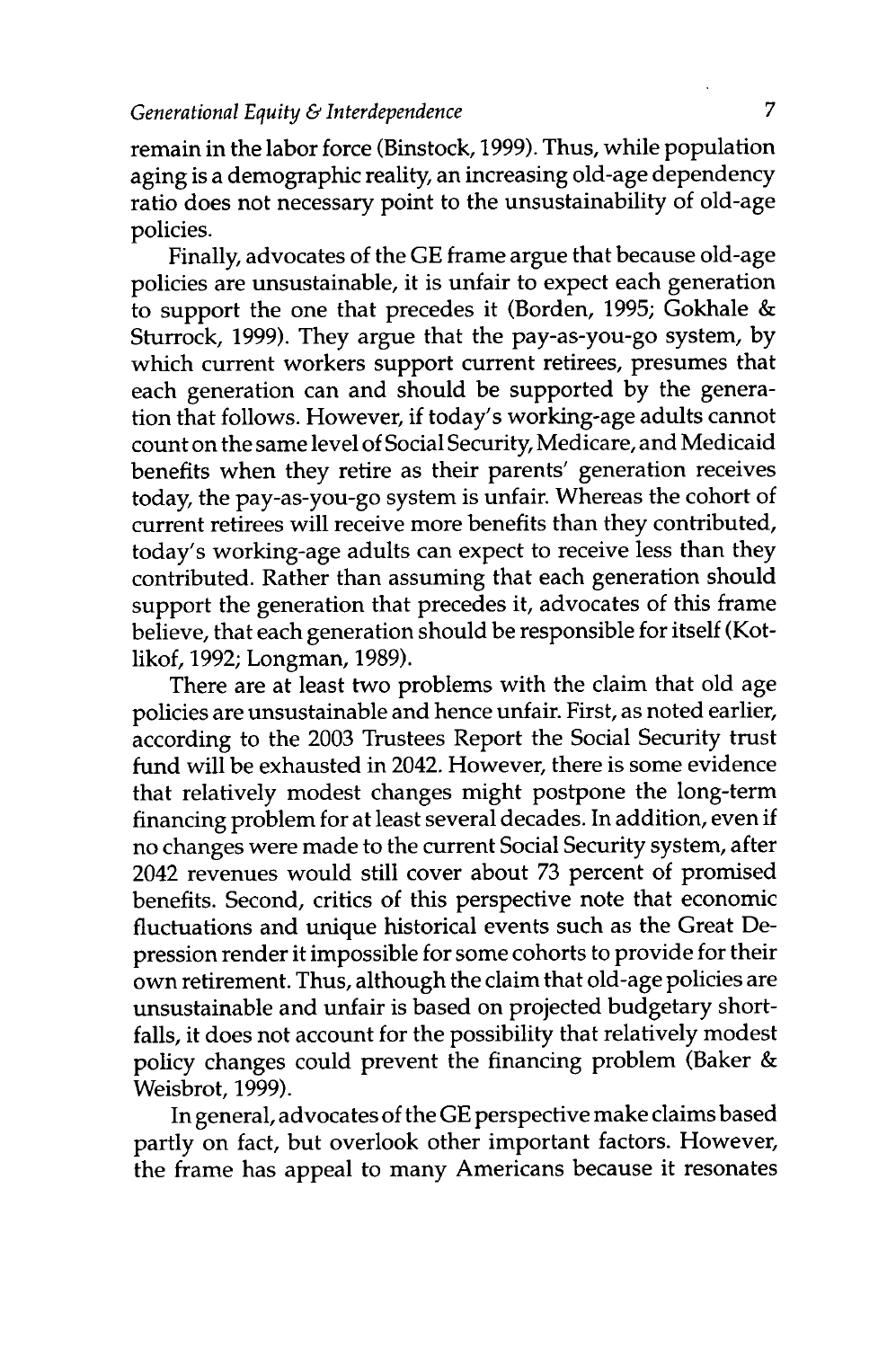with individualism, a dominant value in American culture. **Al**though advocates of this framework are not opposed to redistribution within families or voluntary redistribution by charitable organizations, they oppose "mandatory" redistribution through government programs. Social Security and Medicare, by this argument, infringe on individual freedoms and make people less likely to rely on themselves to plan their retirement.

For the most part, the generational equity debate plays out in the mass media, particularly the print media. The media provide a series of arenas, such as editorials and political cartoons, in which opposing camps put forth their perspective on the debate (Gurevitch & Levy, 1985). Because the mass media often report social issues as "crises," they are prone to interpret evidence of a projected funding shortfall in Social Security or Medicare as a crisis. By framing the programs as in crisis, advocates of the GE perspective create pressure for immediate and major changes to these programs. Throughout the 1980s, advocates of the GE perspective used the crisis frame to promote their interpretation of the debate.

# Generational Interdependence Perspective

Critics of the GE frame have proposed an alternative interpretative package referred to as the generational interdependence frame. The GI frame arose largely out of the criticisms of the GE frame. In addition to the various arguments offered to this point questioning the claims of the GE frame, this alternative interpretative package makes two distinctive claims.

The first is that different generations have much to offer one another. For instance, the authors of *Ties That Bind* argue for a perspective on social policy that focuses on the interdependence between generations (Kingson et al., 1986). The gains of one generation are not necessarily achieved at the expense of others. Economic changes, increases in single-parent households, and cutbacks on social spending for the poor, they argue, are more directly linked to the increase in poverty rates for children than is federal spending on the elderly. The claim that different age groups have common rather than competing interests centers on three types of common interests.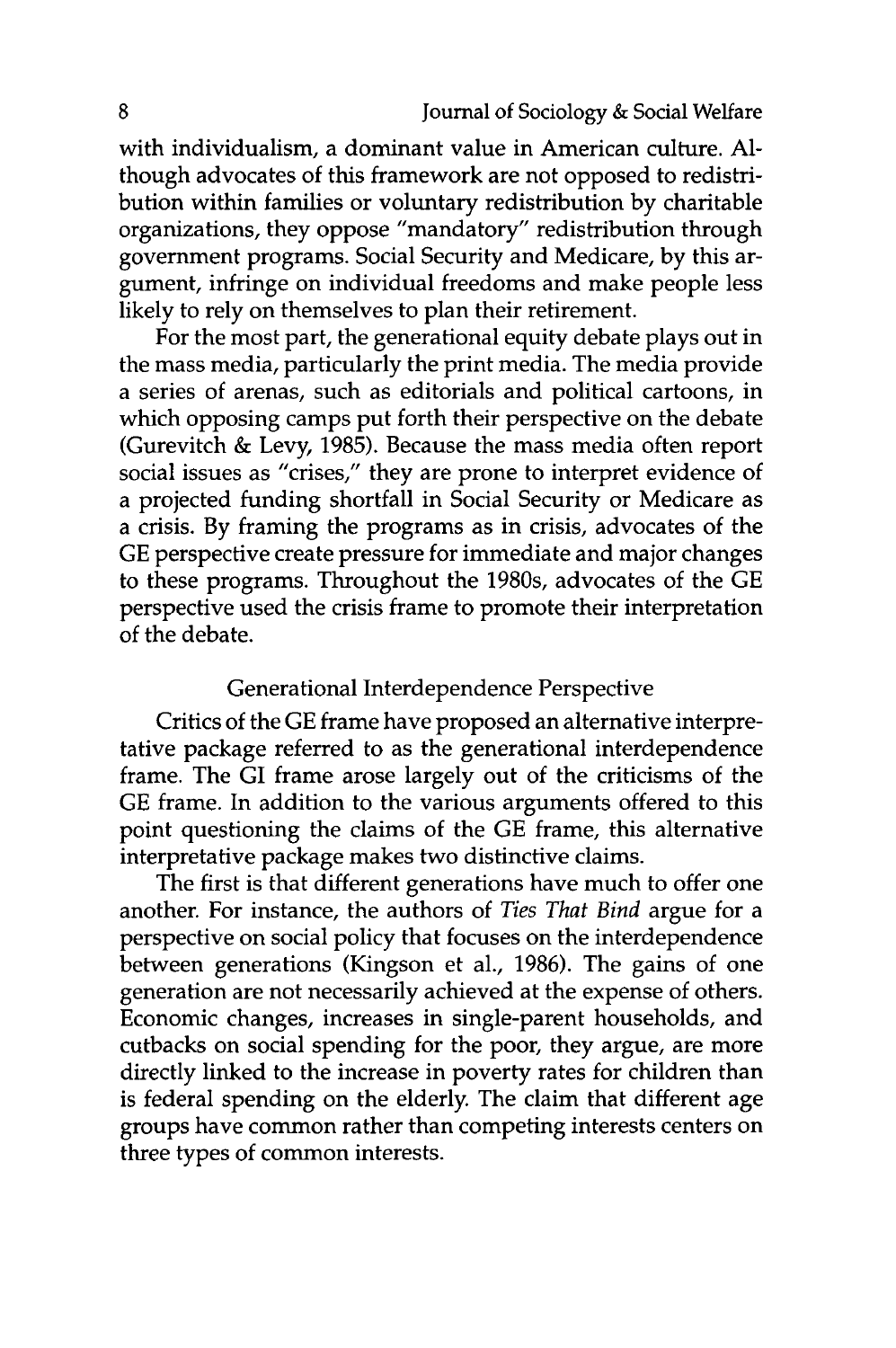#### *Generational Equity & Interdependence* 9

First, there are ways in which policies that benefit the elderly also indirectly benefit young adults. For instance, Robert Kuttner (1982) argues that critics of the Social Security system, focusing on the economic drawbacks of the system for the working-age population, underestimate the benefits to the adult children of the elderly. Even with Social Security and Medicare, the adult children of the elderly often take their parents into their homes or provide them with financial assistance (Foner, 2000). Reducing Social Security and Medicare benefits, rather than lessening the burden on the working age population, would put millions of families under pressure to provide economic support for their aging parents.

Second, the elderly have a stake in the policies targeting young adults and children. Kingson, et al. (1986), for instance, argue that the elderly benefit from programs directed toward the young in several ways. They note that the economic interests of the elderly are tied to the productivity of future workers. Thus, elders indirectly benefit from education spending that makes future workers more productive. Also, advocates for the elderly often have a stake in policies that benefit both the elderly and children. These policies include unemployment insurance, Medicaid, and caregiving services. Social Security itself provides direct benefits to millions of people who are not elderly including 3.8 million children (of disabled, retired, or deceased workers), 4.9 million disabled workers, and 4.7 million spouses of deceased workers (Congressional Budget Office, 2001; U. S. Social Security Administration, 2001). Many of these people would be economically dependent upon their elderly parents and grandparents were it not for these Social Security benefits (Kingson & Williamson, 2001).

Third, there is a two way flow of services and support between different generations. While many working-age Americans act as caregivers for the elderly, there are also many ways in which the elderly contribute to the welfare of the working age population. Elderly parents are often caregivers for grandchildren and functionally disabled family members. More than one in ten of the elderly have been responsible for at least one grandchild for at least six months (Smith & Beltran, 2000).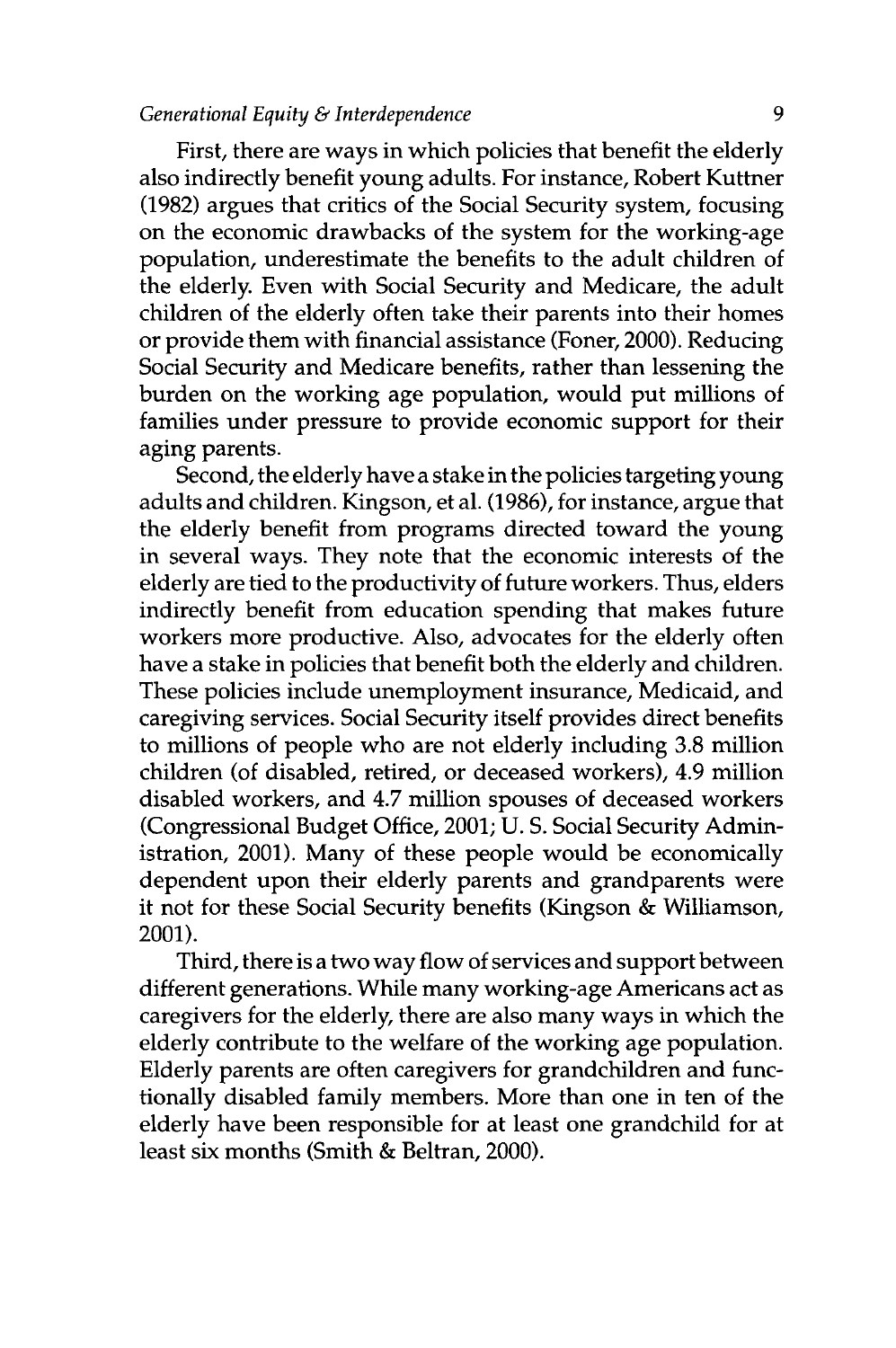The second distinctive claim of the **GI** frame is that the elderly must be viewed as heterogeneous, not homogeneous. Closely linked to this frame is the intragenerational equity interpretative package. As will be the case here, many analysts include this frame as part of the **GI** frame because both groups of analysts use basically the same arguments. Some critics of the **GE** frame note that it focuses on equity between generations at the expense of other kinds of equity, such as those linked to race, class, and gender. **A** core disagreement between the **GE** and **GI** frames is how public policy ought to treat equity between generations compared to equity between other groups, such as the haves and have-nots (Kingson **&** Williamson, **1993).** Economically vulnerable groups tend to be overlooked in the **GE** perspective (Adams **&** Dominick, **1995;** Binstock, **1992).** Proponents of the intragenerational equity frame view the **GE** frame as overly simplistic, neglecting economic needs related to inequality within a generation (or age cohort) in the name of reducing inequality in federal spending levels between cohorts.

The **GI** perspective has generally been less successful than the **GE** perspective in framing debates about old-age policy in the American mass media. In part, this is because the **GI** frame focuses on the community obligation to provide for vulnerable populations. In this context, critics of proposals to privatize Social Security argue that the more privileged members of society have an obligation to protect low-wage and vulnerable workers in retirement (Baker, **1997).** Historically, except under very special circumstances such as the Great Depression, the counter theme of community obligation has been less powerful than the dominant theme (or value) of individualism. Thus, advocates of the **GI** theme find themselves at a disadvantage as their interpretative package generally resonates less strongly with the dominant American cultural values.

#### The Future of the Debate

In the years ahead the debate over old-age policy in the United States is likely to remain very much a symbolic battle. In large measure, the advocacy networks that have come to dominate a debate and shape the resulting policies are made up of those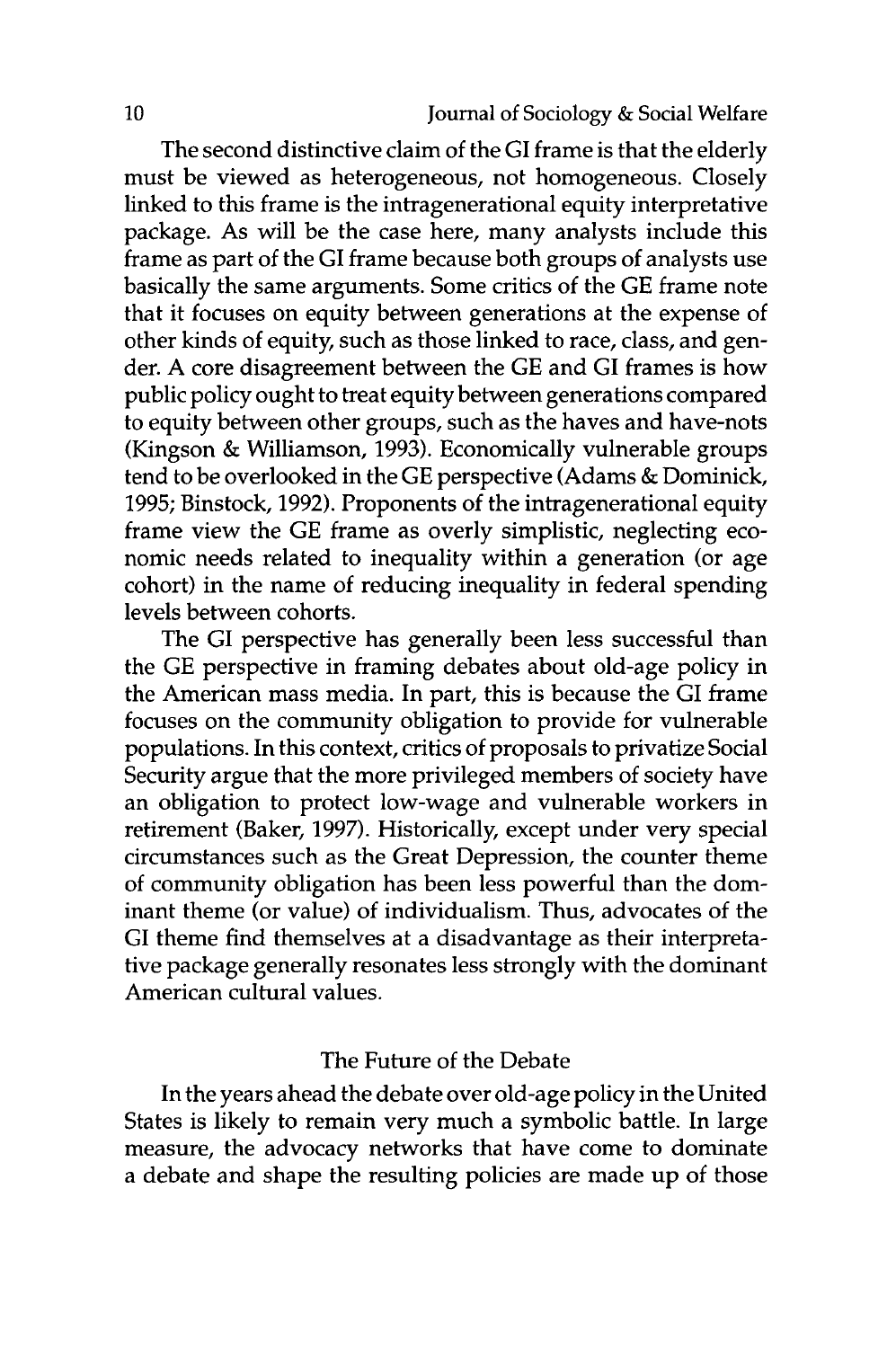who can frame the debate in a way that is advantageous to their ideological perspective. Powell et al. (1996) have argued that in the coming years, the framing of the debate will be of increasing importance to the policies that are adopted. Modem telecommunications technologies, such as television, tend to downplay rational arguments in favor of symbolism and metaphors. With the widespread diffusion of television, advocacy networks are under increased pressure to present the right images and symbols. Thus, if anything, the framing of the debate is likely to become more rather than less important in the future.

In the near future, the issue of the partial privatization of Social Security through the introduction of individual accounts is likely to be at the core of the generational equity debate. Some see these individual accounts as an end goal; others see such a reform as a first step toward what they hope will eventually become the full privatization of Social Security (Ferrara & Tanner, 1998; Peterson, 1999). Although policy analysts linked to the libertarian Cato Institute have been making proposals along these lines since the 1980s (Ferrara, 1985), partial privatization proposals have been receiving increased attention by mainstream policy analysts due to proposals by the Advisory Council on Social Security (1997) and President Bush's commission on Social Security (President's Commission to Strengthen Social Security, 2001). Proponents of GE are on record in support of introducing individual Social Security accounts (partial privatization) while advocates the GI frame have opposed the various proposals to partially privatize the scheme that have been made over the years.

During the late 1990s when the stock market was dramatically increasing each year many Republicans (and a few Democrats) in Congress supported various proposals to partially privatize Social Security. More recently, Democrats in Congress have done their best to discredit the idea of partially privatizing Social Security through the introduction of individual accounts. In the popular media there has been a high-stakes symbolic contest between the right and the left over how to label this issue. Democrats have been relentless in their criticism of "Republican proposals to privatize Social Security." Sensing the possibility of adverse electoral repercussions, Republication leaders then shifted their position claiming that they never supported the privatization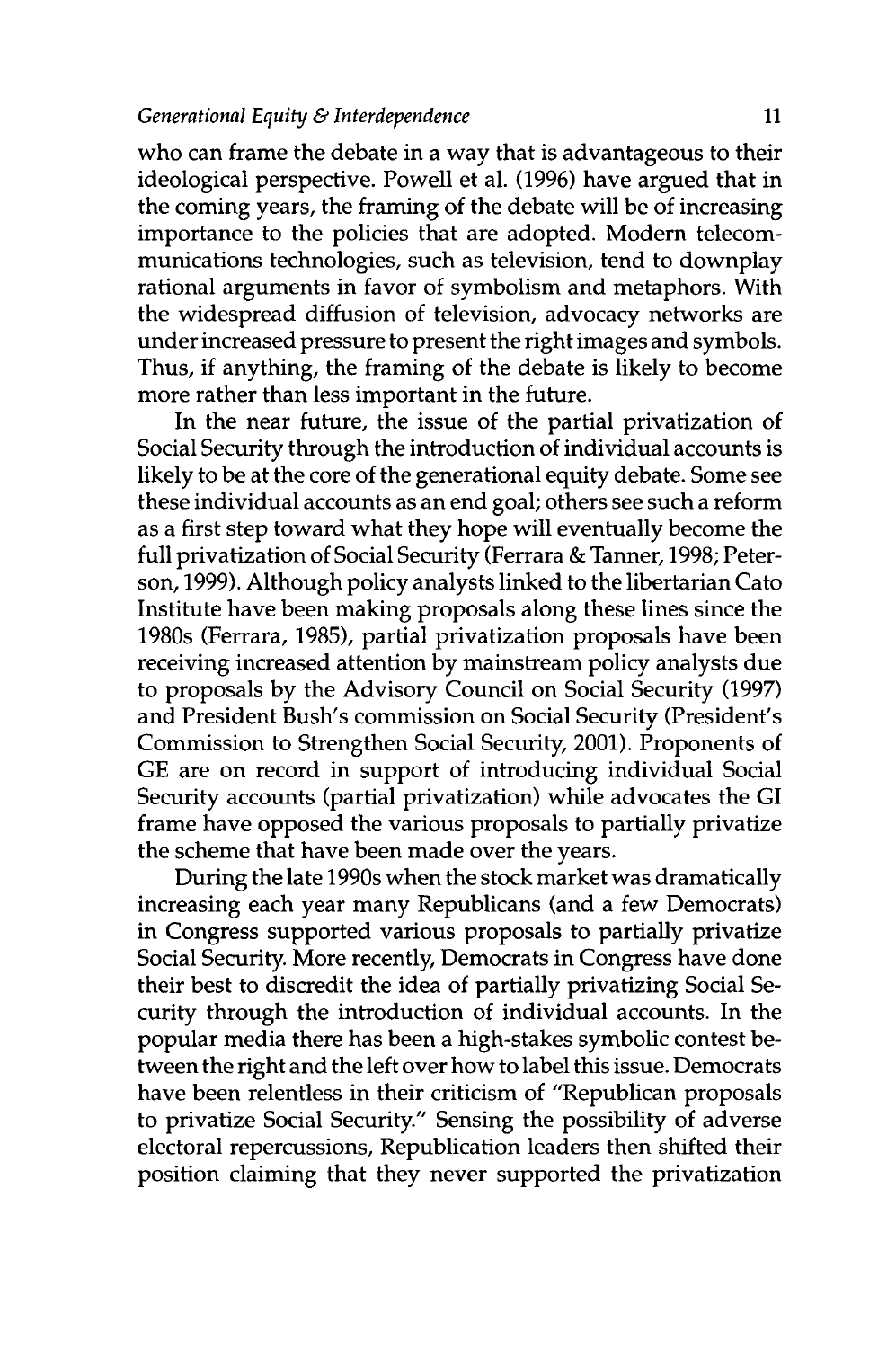(redefined to mean full privatization) of Social Security (Allen **&** Eilperin, 2002).

Even though the specific programs and policy proposal at the core of the debate shift every few years, the central themes of what has come to be know as the generational equity debate are likely to continue to influence the framing of old-age policy issues long into the future. Since the origins of the contemporary version of the debate in the 1980s, the core themes of the interpretative packages have remained relatively constant. The **GE** frame places a premium on such themes and dominant values as individualism and self-sufficiency. It lends support to the argument that each family and generation should be responsible for itself. The GI frame, in contrast, draws on the less influential theme of community responsibility for the needy and emphasizes the common interests of generations rather than potential generational conflict.

### References

- Adams, P., **&** Dominick, **G.** L. **(1995).** The old, the young, and the welfare state. *Generations,* **19, 38-42.**
- Advisory Council on Social Security. **(1997).** *Report of the 1994-1996 Advisory Council on Social Security: Volume 1: Findings and recommendations.* Washington, **DC: U.S.** Government Printing Office.
- Allen, M. **&** Eilperin, **J.** (2002, May **11).** Wary words on Social Security: **GOP** shunning use of 'privatization'. *Washington Post,* **p. A01.**
- Baker, **D. (1997,** May/June). The privateers' free lunch. *American Prospect,* **81-84.**
- Baker, **D., &** Weisbrot M. **(1999).** *Social Security: The phony crisis.* Chicago: University of Chicago Press.
- Binstock, R. H. **(1992).** The aged as scapegoat. *The Gerontologist,* **23,** 136-143.
- Binstock, R. H. **(1995).** The oldest old and intergenerational equity. In R. M. Suzman, K. **G.** Manton, **& D.** P. Willis (Eds.), *The oldest old* **(pp.** 394-417). New York, Oxford University Press.
- Binstock, R. H. **(1999).** Scapegoating the old: Intergenerational equity and agebased health care rationing. In **J.** B. Williamson, **E.** R. Kingson, **& D.** M. Watts-Roy (Eds.), *The generational equity debate* **(pp. 185-203).** New York, Columbia University Press.
- Binstock, R. H. (2000). Older people and voting participation: Past and future. *The Gerontologist,* 40, **18-31.**
- Board of Trustees, Federal **Old** Age and Survivors Insurance and Disability Insurance Trust Funds. **(2003).** *2003 annual report of the trustees, federal Old Age and Survivors Insurance and Disability Insurance trust funds.* Washington, **DC: U. S.** Government Printing Office.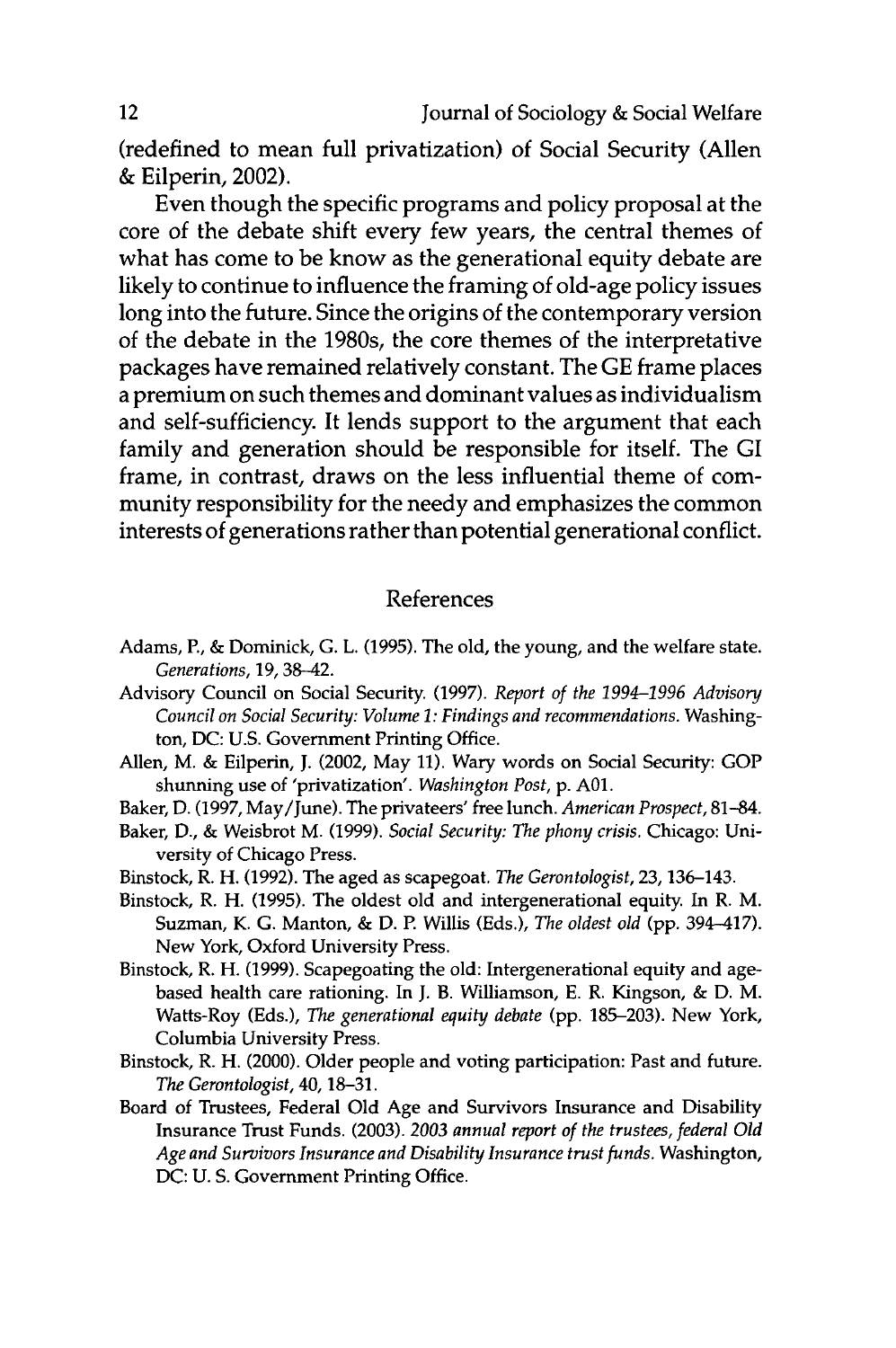- Borden, K. (1995, August). *Dismantling the pyramid: The why and how of privatizing Social Security* (The Cato Project on Social Security Privatization SSP No. 1). Washington, DC: Cato Institute.
- Concord Coalition. (1993). *The zero deficit plan.* Washington, DC: Author.
- Congressional Budget Office. (2001). *Social Security: A primer.* Washington, DC: U. S. Government Printing Office.
- Crown, W. (2001). Economic status of the elderly. In R. H. Binstock & L. K. George (Eds.), *Handbook of aging and the social sciences* (5<sup>th</sup> ed., pp. 352–368). San Diego, CA: Academic Press.
- Farlie, H. (1988, March 28). Talkin' 'bout my generation. *New Republic,* 19-22.
- Ferrara, P. J. (1985). Social Security and the super IRA: A populist proposal. In P. Ferrara (Ed.), *Social Security: Prospects for real reform* (pp. 193-220). Washington, DC: Cato Institute.
- Ferrara, P. J., & Tanner, M. (1998). *A new deal for Social Security.* Washington, DC: Cato Institute.
- Gokhale, J., Page, B. R., & Sturrock, J. R. (1999). Generational accounts for the United States: An update. In A. J. Auerbach, L. R. Laurence, & W. Leibfritz (Eds.), *Generational accounting around the world* (pp. 489-517). Chicago: University of Chicago Press.
- Gurevitch, M., & Levy, M. R. (1985). *Mass communications review yearbook* (Vol. 5). Beverly Hills, CA: Sage.
- Kingson, E. R., & Williamson, **J.** B. (1993). The generational equity debate: A progressive framing of a conservative issue. *Journal of Aging and Social Policy,* 5, 31-53.
- Kingson, E. R., & Williamson, J. B. (2001). Economic security policies. In R. H. Binstock & L. K. George (Eds.), *Handbook of aging and the social sciences* (5 *t '* ed., pp. 369-386). San Diego, CA: Academic Press.
- Kingson, E. R., Hirshown, B. A., & Cornman, J. M. (1986). *Ties that bind.* Washington, DC: Seven Locks Press.
- Kotlikoff, L. **J.** (1992). *Generational accounting: Knowing who pays, and when, for what we spend.* New York: Free Press.
- Kuttner, R. (1982, December 27). The Social Security hysteria. *New Republic,* 17- 21.
- Longman, P. (1989, October 10). Elderly, affluent-and selfish. *New York Times,* p. 27.
- Marmor, T. R., Cook, E L., & Scher, **S.** (1999). Social Security and the politics of generational conflict. In J. B. Williamson, E. R. Kingson, & D. M. Watts-Roy (Eds.), *The generational equity debate* (pp. 185-203). New York: Columbia University Press.
- MinkIer, M. (1991). 'Generational equity' and the new victim blaming. In M. Minkler & C. Estes (Eds.), *Critical perspectives in aging* (pp. 67-79). Amityville, NY: Baywood Press.
- Moody, H. R. (1998). *Aging: Concepts and controversies* (2nd ed.). Thousand Oaks, CA: Pine Forge Press.
- Peterson, P. G. (1999). How will America pay for the retirement of the baby boom